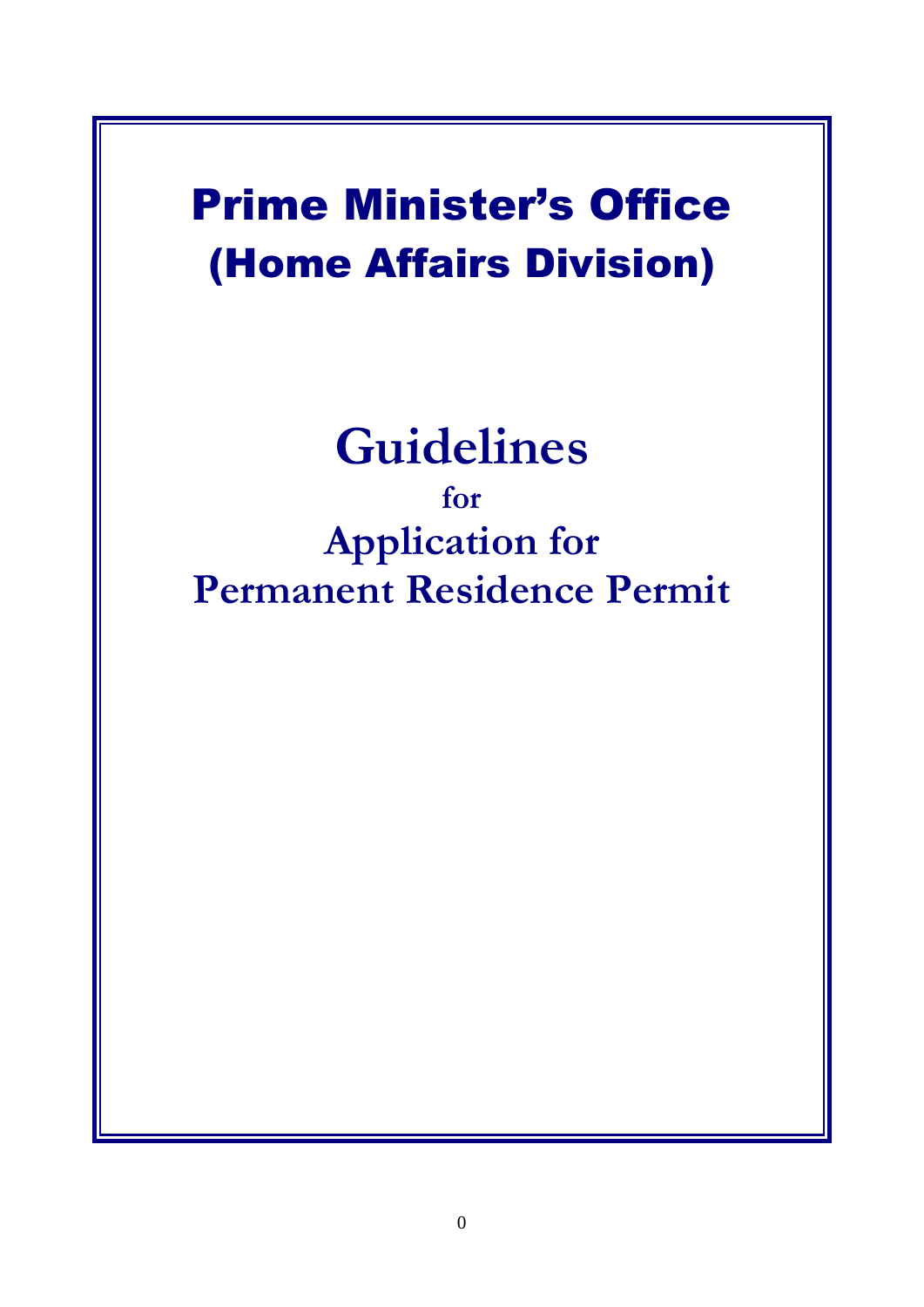### **Guidelines for applying for Permanent Residence Permit (PRP)**

#### **A. What is a Permanent Residence Permit?**

A Permanent Residence Permit (PRP) is a permit that allows an eligible non-citizen to work and/or live in Mauritius for a period of 10 years. It is renewable. The application for this permit is made at the "Residence Permit Section" Prime Minister's Office (Home Affairs), 4<sup>th</sup> Floor, New Government House, Port Louis.

#### **B. Eligibility for Permanent Residence Permit**

The following categories of persons are eligible for Permanent Residence Permit:

1. An investor having held an Occupation Permit for three years preceding the date of application for Permanent Residence Permit and whose company's turnover exceeded **Rs 15 million annually** during each of these three years or the aggregate turnover exceeding Rs 45 million for the three years period in respect of each shareholder of the company.

2. A self-employed having held an Occupation Permit for three years preceding the date of application for Permanent Residence Permit and whose income exceeded **Rs 3 million every year** during each of these three years

3. A professional having held an Occupation or a Work Permit for three years immediately preceding the date of application for Permanent Residence Permit, and who has drawn a **basic monthly salary of at least Rs 150,000** during the entire three year period.

4. A non-citizen who invests at least 500,000 USD, or its equivalent in any currency, in an activity specified in Part IV of the Schedule to the Investment Promotion Act, and is registered with the Board of Investment.

5. A non-citizen who is a member of the Mauritian Diaspora under the Mauritian Diaspora under the Mauritian Diaspora scheme and is registered with the Board of Investment.

6. A retired non-citizen having held a Residence Permit for three years and who has transferred to Mauritius 40,000 USD or its equivalent in convertible currency annually during each of these three years, or having transferred an aggregate of 120,000 USD during a period of three years.

#### **C. Application for Permanent Residence Permit**

An application for Permanent Residence Permit should be made to "Residence Permit Section" Prime Minister's Office (Home Affairs), 4th Floor, New Government House, Port Louis on the "Application for Permanent Residence Permit" form.

#### **► Documents required:**

- Presentation of passport and submission of copy of bio-data data page.
- Four recent passport size photographs (not older than three months)
- A sworn affidavit to the effect that the applicant has not been convicted in his country of origin or residence of any criminal offence for the past 10 years.
- In case of Investor/Self-employed non-citizen/Professional, a certificate of income from the Mauritius Revenue Authority, covering the last three years preceding his application, plus copy.
- In case of investor in the 500,000 USD category and member of the Mauritian Diaspora, the applicant must submit the registration certificate issued by the Board of Investment.
- In case of Retired non-citizen, documentary evidence from bank to the effect that the applicant has transferred from abroad to Mauritius an aggregate of USD 120,000 or its equivalent in convertible currency, during the preceding three years, plus copy.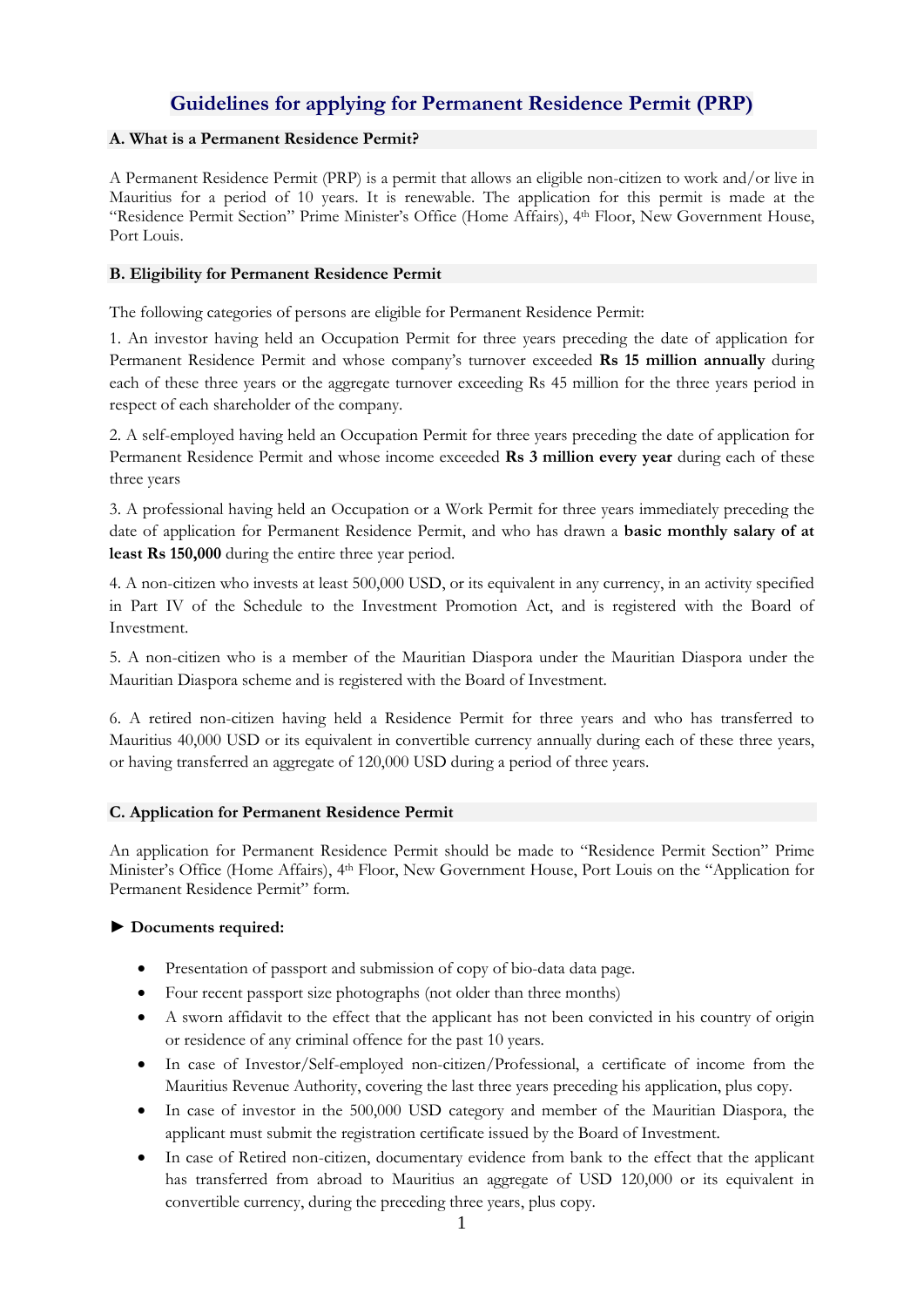A medical certificate issued by a doctor in Mauritius, accompanied by test results and chest X-ray report, plus copy of the documents (see Section F below)

#### **D. Permanent Residence Permit for accompanying spouse and dependents**

Only married spouse and dependent children(unmarried) under 24 years, are eligible for a permanent residence permit. In case a dependent child intends to take up employment in Mauritius, he/she should apply and obtain a work permit or an Occupation Permit.

Common law partners are also eligible for residence permit for ten years as dependent, provided they are not of the same sex and they produce documentary evidence that they live together.

The main holder of a Permanent Residence Permit who sponsors his/her common-law partner as dependent should imperatively notify the Prime Minister's Office and the Passport Immigration Office as soon as they cease to be common-law partner.

Details of each dependent must be included in Section 3 of the "Application for Permanent Residence Permit" form. The following documents are required:

- Presentation of passport of each dependent plus bio-data page and visa page.
- Four recent passport size photographs of each dependent (not older than three months)
- A sworn affidavit to the effect that the applicant has not been convicted of any criminal offence in his/her country of origin or residence for the past 10 years.
- A medical certificate issued by a doctor in Mauritius (see Section F below)

#### **E. Fees for Application and Issue of Permanent Residence Permit and Bank Guarantee**

- A non-refundable processing fee of Rs 1,000 per person should be accompanied with each application. The fee must be paid by crossed cheque drawn to the order the Government of Mauritius at the Cashier's office of the Prime Minister's Office at the 7th Level, New Government House, Port Louis. A receipt will be issued and should be produced to the Residence Permit Section with the application.
- A fee of MUR 75,000 is payable for the issue of the Permanent Residence Permit to the principal beneficiary upon approval of the application. The fee must be paid by crossed **cheque** drawn to the order of the Government of Mauritius at the Cashier's office at the Passport and Immigration Office, Ground Floor, Sterling House, 9-11 Lislet Geoffroy Street, Port Louis
- A fee of MUR 50,000 is payable for each his/her dependent spouse or common-law partner and children. The fee must be paid by crossed **cheque** drawn to the order of the Government of Mauritius at the Cashier's office at the Passport and Immigration Office, Ground Floor, Sterling House, 9-11 Lislet Geoffroy Street, Port Louis

#### **A complete application is determined by the Prime Minister's Office within three months of its date of submission.**

#### **F. Important notes**

- Original passport should be produced. For birth and marriage certificate, copies are accepted if they are certified true copies. Copies may be certified by diplomatic missions, attorneys or notaries. If copies are not in English or French, official translation is required.
- All original documents will be returned immediately, except for the medical certificate.
- To obtain a medical certificate from a doctor in Mauritius, a test for HIV, Hepatitis B and a chest X-ray should be done at any private medical laboratory/clinic/hospital in Mauritius.